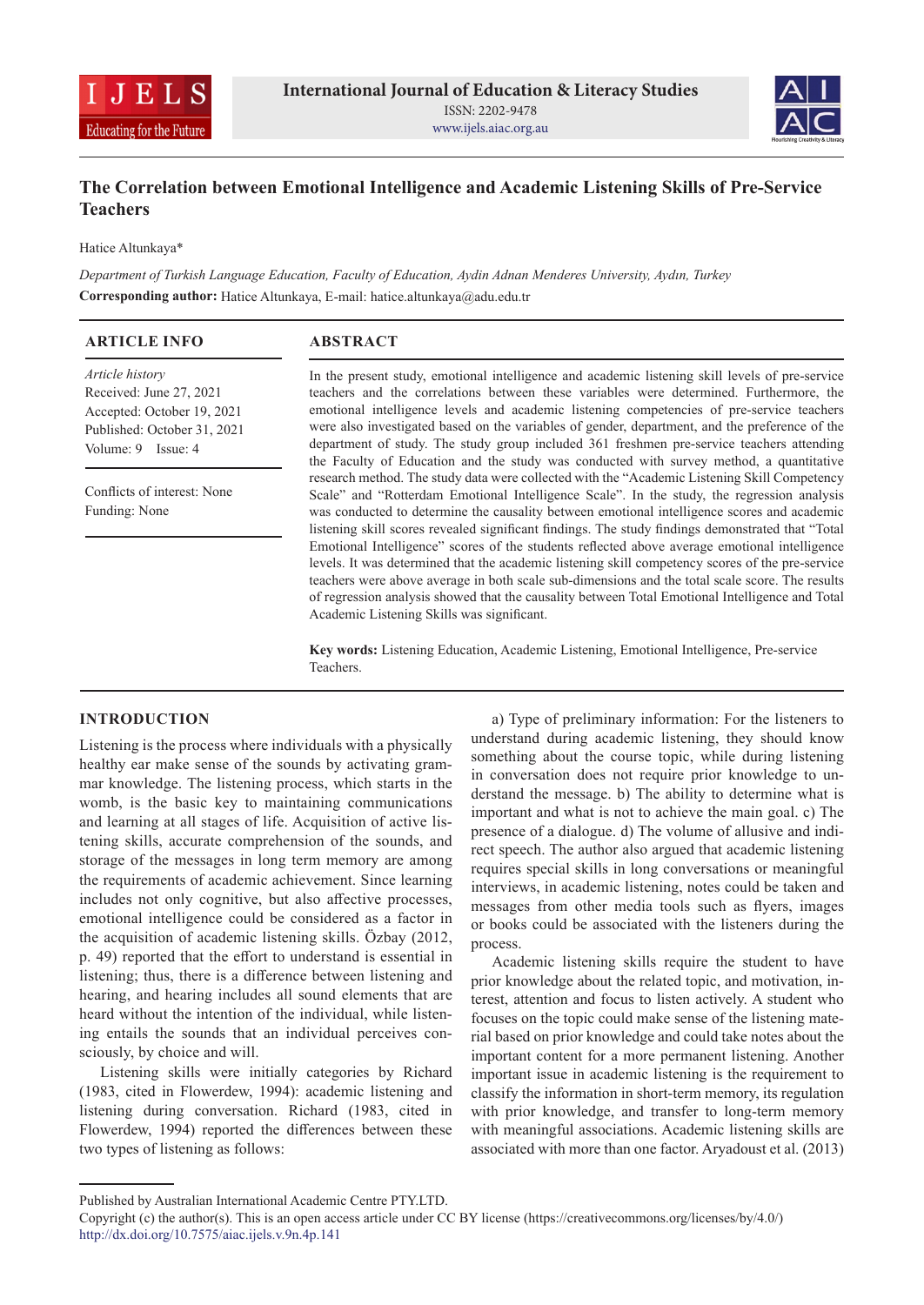demonstrated the correlations between academic listening skills and external factors as follows:

These factors; cognitive skills, language content and measures, structure of the course, memory and concentration, note taking and inputs associated with other material are correlated in academic listening. An individual with academic listening skills is expected to utilize all these factors together, to make sense of the listening content, and to store this content in long-term memory. Concentration, one of the important components among these factors, could be considered among the affective components of listening.

Possession of all cognitive skills is not sufficient for listening comprehension in academic listening process. Individual should possess adequate interest, motivation, attention, and motivation about listening. All these features are associated with the affective state of the individual. Karadüz (2010, p. 41) reported that listening skill is a versatile phenomenon with cognitive, affective, psychomotor, physical, physiological, educational and social dimensions. In the listening process, the control and management of emotions is important for comprehension. The components that facilitate the process of comprehension of individuals with academic listening skills include adequate control of emotions, higher self-efficacy beliefs and low anxiety levels. These components could be considered as components associated with emotional intelligence. Emotional intelligence is a type of social intelligence that includes the ability of the individual to monitor her/his and others' emotions, to distinguish between these emotions and to use this information to guide their ideas and behavior (Salovey & Mayer, 1990, cited in Sarıçam et al., 2017, p. 464). In academic listening, individual's high motivation, interest, self-efficacy belief, focus based on the goal of listening would be closely associated with the individual's ability to guide her/his thoughts and emotions. This guidance could be accomplished with emotional intelligence.

### **Literature Review**

Çetinkaya and Alparslan (2011) investigated the impact of emotional intelligence of college students on their communication skills and reported that the effect of empathic sensitivity dimension, a sub-dimension of emotional intelligence, on communication skills was statistically significant. In a study where Taşlıyan et al. (2015) investigated the correlations between emotional intelligence, communication skills and academic achievement levels of university students, they reported significant correlations between emotional intelligence and communication skills and academic achievement, and emotional management, empathic sensitivity, and positive use of emotions, which are the dimensions of emotional intelligence had statistically significant effects on communication skills, and emotional management, empathic sensitivity, and positive use of emotions had statistically significant effects on academic achievement levels, and emotional intelligence levels varied Based on gender. Büyükbeşe et al. (2017) investigated the effect of emotional intelligence of university students on their communication skills and personal innovation levels, and they demonstrated that emotional intelligence positively affected

communication skills and personal innovation. Kıroğlu et al. (2019) conducted a study to determine whether there was a correlation between the emotional intelligence levels and listening skills of 491 pre-service teachers who attended the pedagogical formation program at Ondokuz Mayıs University, Faculty of Education during the 2015-2016 academic year. The study findings demonstrated there was a very low negative correlation between the emotional intelligence levels and listening skills scores of pre-service teachers, and there were also negative correlations between the optimism/mood regulation and emotional evaluation sub-dimension scores in the emotional intelligence scale and total listening skill scores, while the mean listening skill score of pre-service teachers was high and emotional intelligence scores were moderate. Ateş (2019) investigated the effect of emotional intelligence of learners of Turkish as a foreign language on their reading comprehension skills and reading anxiety. The study findings demonstrated that emotional intelligence of students learning Turkish as a foreign language affected their reading comprehension skills and reading anxiety.

Literature review demonstrated that although there was a study on the correlation between listening skills and emotional intelligence of pre-service teachers, no previous study determined the correlation between academic listening skills and emotional intelligence. Academic listening and listening skills are two different set of skills. The determination of the correlation between academic listening skills, foundation of all learning skills, and emotional intelligence could reveal important data for teacher training. Instruction of pre-service teachers based on the above-mentioned data would allow future teachers to train their students in active academic listening skills and emotional intelligence. In general, it is accepted that in contrast with the IQ, which does not develop after the ages of 13-19, it is quite possible to learn emotional intelligence and it could develop throughout an individual's life to reach adequate levels (Yeşilyaprak, 2001, cited in Kıroğlu et al., 2019, p. 394). Bar-on (2006) investigated the correlation between emotional intelligence and GPA in a study conducted with 106 American freshman college students and concluded that there was a significant correlation between these two variables. Mohamad and Jais (2016) investigated the correlation between job performance and emotional intelligence with 212 teachers and determined that there was a statistically significant correlation. Mouton et al. (2013) investigated the correlation between emotional intelligence and self-efficacy in a study conducted with 119 physics education teachers and reported a positive correlation between emotional intelligence and self-efficacy. Walker (2006) conducted a study with 1,404 college students and determined that emotional intelligence was an important predictor of the first four semester grade point averages of college students. According to Mayer et al. (2002), an individual's emotional intelligence could change. This could be in the form of the development or regression of emotional intelligence. Vesely et al. (2013) reported that emotional intelligence could support teacher proficiency, and emotional intelligence could improve with education. The above-mentioned study findings demonstrated that there were positive correlations between emotional intelligence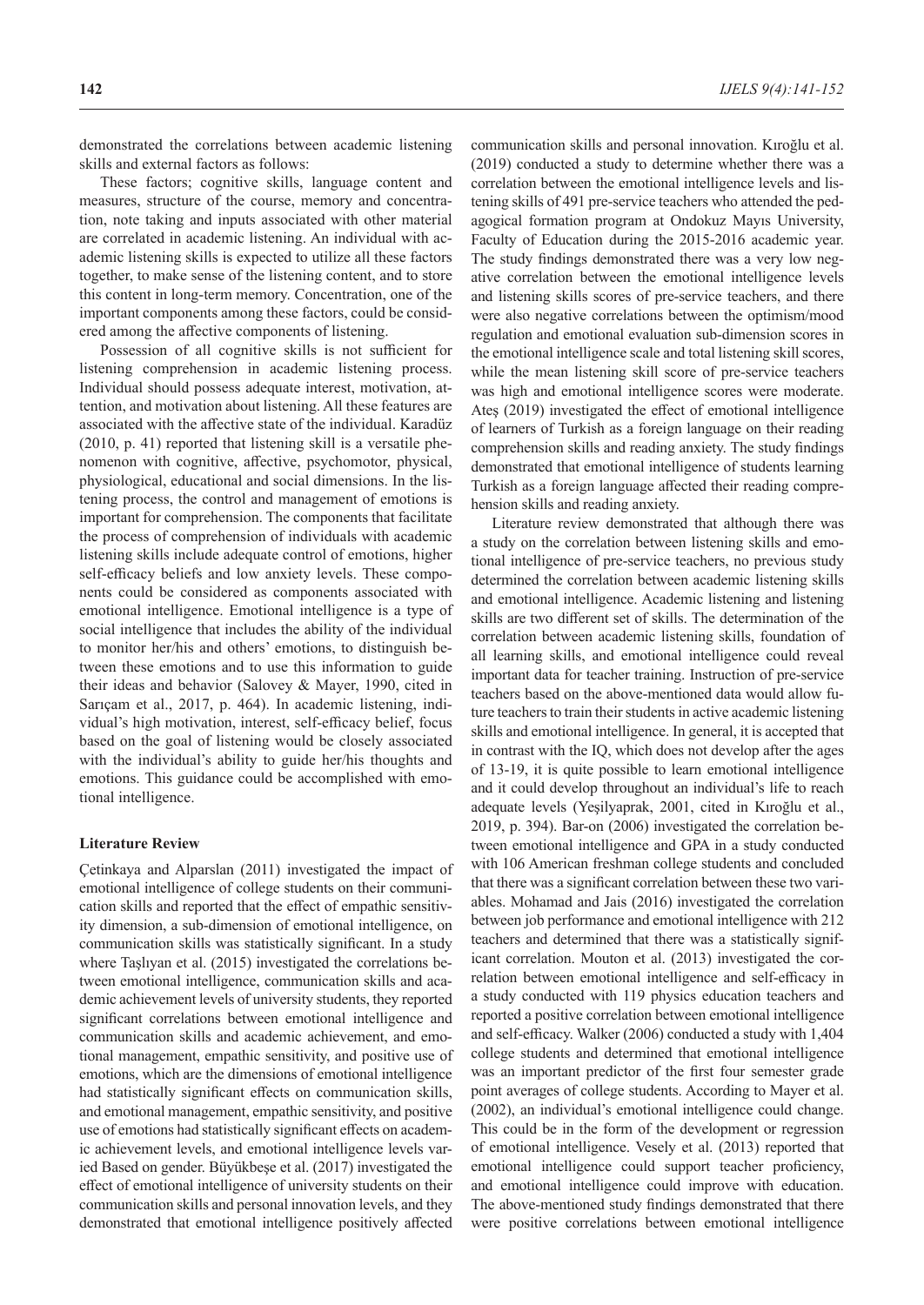and several variables such as academic achievement, job performance and self-efficacy.

Individuals who can use their emotional intelligence actively, could achieve higher levels of social adaptation, interpersonal interaction and social acceptance. In other words, these individuals are more sincere in their relationships, have high persuasive skills, can influence others, articulate better, listen to others, make others listen to them, empathize, and better in social cooperation (Goleman, 1995; 1998, cited in Saricam et al. 2017, p. 464). Mete & Akpınar (2013, p. 82) reported that especially language instruction should be utilized actively to improve emotional intelligence since the transmission of emotions, ideas and desires with the social and cultural environment requires communication and language is the main communications tool. Thus, it could be suggested that the knowledge on the correlation between academic listening skills and emotional intelligence could provide a roadmap for academic listening skills instruction.

#### **Purpose of the Study**

The main aim of the present study was to determine the correlation between the emotional intelligence levels and academic listening skills of the pre-service teachers. For this purpose, the following research problems were determined:

- 1. What are the emotional intelligence levels of pre-service teachers?
- 2. What are the academic listening skill competency levels of pre-service teachers?
- 3. Are there differences between emotional intelligence levels of pre-service teachers based on gender, age, department and department selection variables?
- 4. Are there differences between the academic listening skill competency levels of pre-service teachers based on gender, age, department and department selection variables?
- 5. Is there a causality between total emotional intelligence score and total academic listening skill score of the pre-service teachers?

# **METHOD**

### **The Research Model**

The present study was conducted with the survey model. This model provides the opportunity to make accurate predictions for the population based on the sample data (Büyüköztürk et al., 2010). In survey model, various variables about an event, group and case, etc., are described. In this model, instant cases could be determined (Karasar, 2006). As mentioned in the above-mentioned studies, the scanning model was preferred since it could describe different variables in a unit such as the event of interest or group, and provide accurate estimates for the population based on the data.

# **The Study Group**

The present study was carried out with 361 freshmen pre-service teachers attending Aydın Adnan Menderes University, Faculty of Education during the 2018-2019 academic year. The study was conducted with the students attending the college where the author was employed and with the convenience sampling method. The study was conducted with freshmen students to provide a foundation for future planned research on the correlation between academic listening skill competencies and emotional intelligence during their training for 4 years in the faculty of education. The study group demographics are presented in Table 1.

Based on gender, 262 (72.6%) students were female and 99 (27.4%) were male. Based on age, 301 (83.4%) students were 17-20 years old and 60 (16.6%) students were 21 years old or older. Based on department, 31 (8.6%) students were attending Turkish language education, 59 (16.3%) students were attending PCG (Psychological Counseling and Guidance), 32 (8.9%) students were attending art education, 29 (%) 8.0) students were attending music education, 38 (10.5%) students were attending English language education, 33 (9.1%) students were attending social studies education, 30 (8.3%) students were attending science education, 63 (17%, 5) students were attending classroom education, and 46 (12.7%) students were attending preschool education departments. Based on the voluntary selection of the department variable, 230 (63.7%) students stated that they voluntarily selected their department and they were satisfied with it,

| Table 1. The Study Group |  |  |  |  |
|--------------------------|--|--|--|--|
|--------------------------|--|--|--|--|

| <b>Group Demographics</b>                       | Frequency<br>(n) | Percentage<br>$\frac{6}{2}$ |
|-------------------------------------------------|------------------|-----------------------------|
| Gender                                          |                  |                             |
| Female                                          | 262              | 72.6                        |
| Male                                            | 99               | 27.4                        |
| Age                                             |                  |                             |
| $17 - 20$                                       | 301              | 83.4                        |
| 21 and older                                    | 60               | 16.6                        |
| Department                                      |                  |                             |
| Turkish Language Education                      | 31               | 8.6                         |
| <b>CPR</b>                                      | 59               | 16.3                        |
| Arts                                            | 32               | 8.9                         |
| Music Education                                 | 29               | 8.0                         |
| <b>English Language Education</b>               | 38               | 10.5                        |
| <b>Social Studies</b>                           | 33               | 9.1                         |
| Science                                         | 30               | 8.3                         |
| Classroom                                       | 63               | 17.5                        |
| Preschool                                       | 46               | 12.7                        |
| Voluntary Selection of the Department           |                  |                             |
| Voluntary selection and now<br>satisfied        | 230              | 63.7                        |
| Voluntary selection and now<br>dissatisfied     | 21               | 5,8                         |
| Non-voluntary selection and<br>now satisfied    | 74               | 20.5                        |
| Non-voluntary selection and<br>now dissatisfied | 36               | 10,0                        |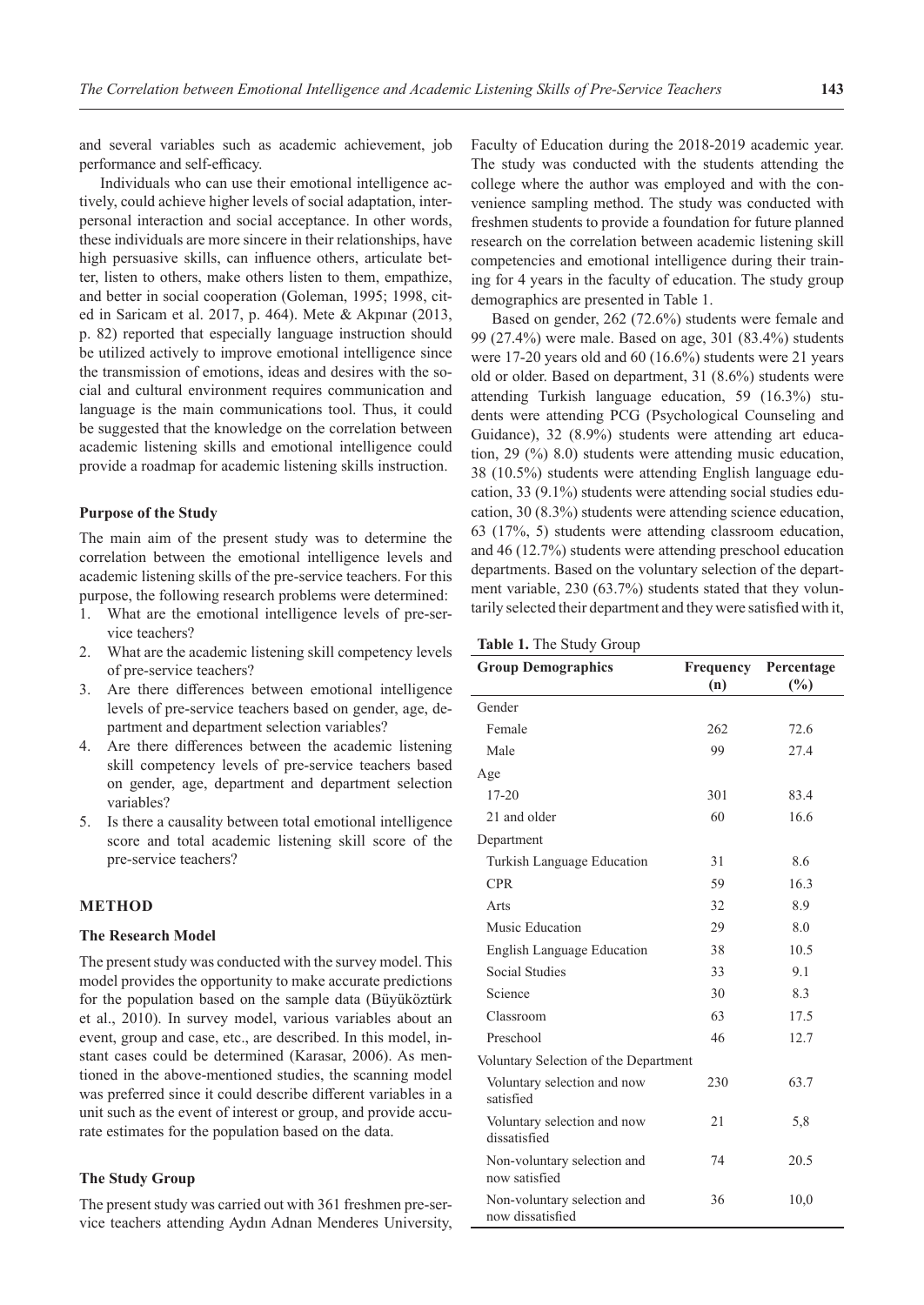21 (5.8%) students stated that they voluntarily selected their department but they were dissatisfied with it, 74 (20.5%) students stated that they did not voluntarily select their department but they were satisfied with it, and 36 (10.0%) students stated that they did not voluntarily select their department and they were dissatisfied with it.

### **Data Collection Instruments**

### *Rotterdam emotional intelligence scale*

In the present study, "Rotterdam Emotional Intelligence Scale (REIS), which was originally developed by Pekaar et al. (2018) and adapted to Turkish language by Sarıçam and Çelik (2018), was used to measure the emotional intelligence levels of pre-service teachers.

The psychometric features of the Turkish version of the scale include language validity, construct validity, compliance validity, internal consistency and item analyzes. The significance level was selected as  $p \le 01$ . Validity and reliability analyses were conducted with SPSS 20 and LISREL 8.54 software. Exploratory factor analysis conducted on the data collected from 314 participants that included college students revealed that Kaiser-Meyer-Olkin (KMO) sample fitness coefficient was.90, and Bartlett sphericity test result was  $χ2 = 3846.44$  (*SD* = 378, *p* < 001). The scale factor loads varied between.33 and.79. In equivalent scale validity, positive correlations were determined between the total REIS and sub-factors and PSRS-SF, respectively  $(r = .65, .55, )$ 48, 51, 45). Cronbach's alpha internal consistency reliability coefficients were.91 for the whole scale and.87.,79.,83.,85 for the sub-factors, respectively. Adjusted item total correlation values of the scale were between.42 and.74. Validity and reliability analyses of the Rotterdam Emotional Intelligence Scale demonstrated that the 28-item scale was reliable and valid for the analysis of the emotional intelligence levels of young adults and adults (Sarıçam & Çelik, 2018, p. 937).

In the present study, it was determined that the reliability of the Emotional Intelligence Scale Cronbach's Alpha coefficient was 0.896.

#### *Academic listening skill competency scale*

To determine the academic listening skill competency levels of pre-service teachers, the "Academic Listening Skill Competency Scale" (ALSCS) developed by Yıldız (2018) was used in the present study. The scale was developed with 1009 students attending faculty of education. Yıldız (2018) reported that the scale included 37 items in 4 dimensions: "Active Listening Process", "Active Participation", "Listening Regulation" and "Listening Rules".

The Kaiser-Meyer-Olkin test conducted to determine the fitness of the study sample was.87. The total variance explained by the dimensions was 44.95%. The correlation between the 4 dimensions of the scale and the total score was statistically significant at.001. The internal consistency reliability (C. Alpha) calculated for the overall scale and all dimensions of the tested scale was fit for the test-retest reliability, and an independent samples t-test was conducted to determine whether there was a significant difference between the upper 27% and lower 27% groups. The test results demonstrated that there was a significant difference between the total scale score and the upper 27% and lower 27% groups (Yıldız, 2018, p. 1210).

In the present study, the Cronbach's Alpha reliability coefficient was determined as 0.925 for the academic listening skill competencies scale.

#### **Data Analysis**

The study data were analyzed with SPSS 22.0 software. Count, percentage, mean and standard deviation figures were used as descriptive statistical methods in data analysis. The t-test was conducted to compare quantitative continuous data between two independent groups, and the One-way ANOVA was used to compare quantitative continuous data between more than two independent groups. Scheffe test was used as a complementary post-hoc analysis to determine the differences after the ANOVA. Pearson correlation and regression analysis were conducted between the continuous study variables.

Kurtosis and skewness of the data were analyzed to determine whether the study variables exhibited normal distribution.

In the literature, the kurtosis and skewness values between  $+1.5$  and  $-1.5$  (Tabachnick & Fidell, 2013) or  $+2.0$ and -2.0 (George, & Mallery, 2010) are considered to reflect normal distribution. If the variance of the variable is unknown, the t-test, when the population does not exhibit a normal distribution, non-parametric tests are employed (Field, 2009, p.42, 45, 345). It was determined that the study variables exhibited normal distribution.

#### **FINDINGS**

The present study aimed to determine the correlation between the emotional intelligence levels and academic listening skill competencies of pre-service teachers. Findings and comments are presented below based on the main study aim and sub-problems associated with the main aim of the study:

The first sub-problem was "What are the emotional intelligence levels of pre-service teachers?" The findings on this problem are presented in Table 2.

**Table 2.** Kurtosis and Skewness

| <b>Dimensions</b>                  | <b>Kurtosis</b> | <b>Skewness</b> |
|------------------------------------|-----------------|-----------------|
| Active listening                   | 0.765           | $-0.478$        |
| Active participation               | $-0.332$        | $-0.268$        |
| Organization                       | 0.530           | $-0.643$        |
| Rules of listening                 | 1.265           | $-1.420$        |
| Total academic listening skill     | 0.860           | $-0.502$        |
| Self-oriented emotion evaluation   | 1.610           | $-0.826$        |
| Others-oriented emotion evaluation | 1.532           | $-0.812$        |
| Self-oriented emotion regulation   | $-0.199$        | $-0.338$        |
| Others-oriented emotion regulation | 1.170           | $-0.664$        |
| Total emotional intelligence       | 1.743           | $-0.779$        |
|                                    |                 |                 |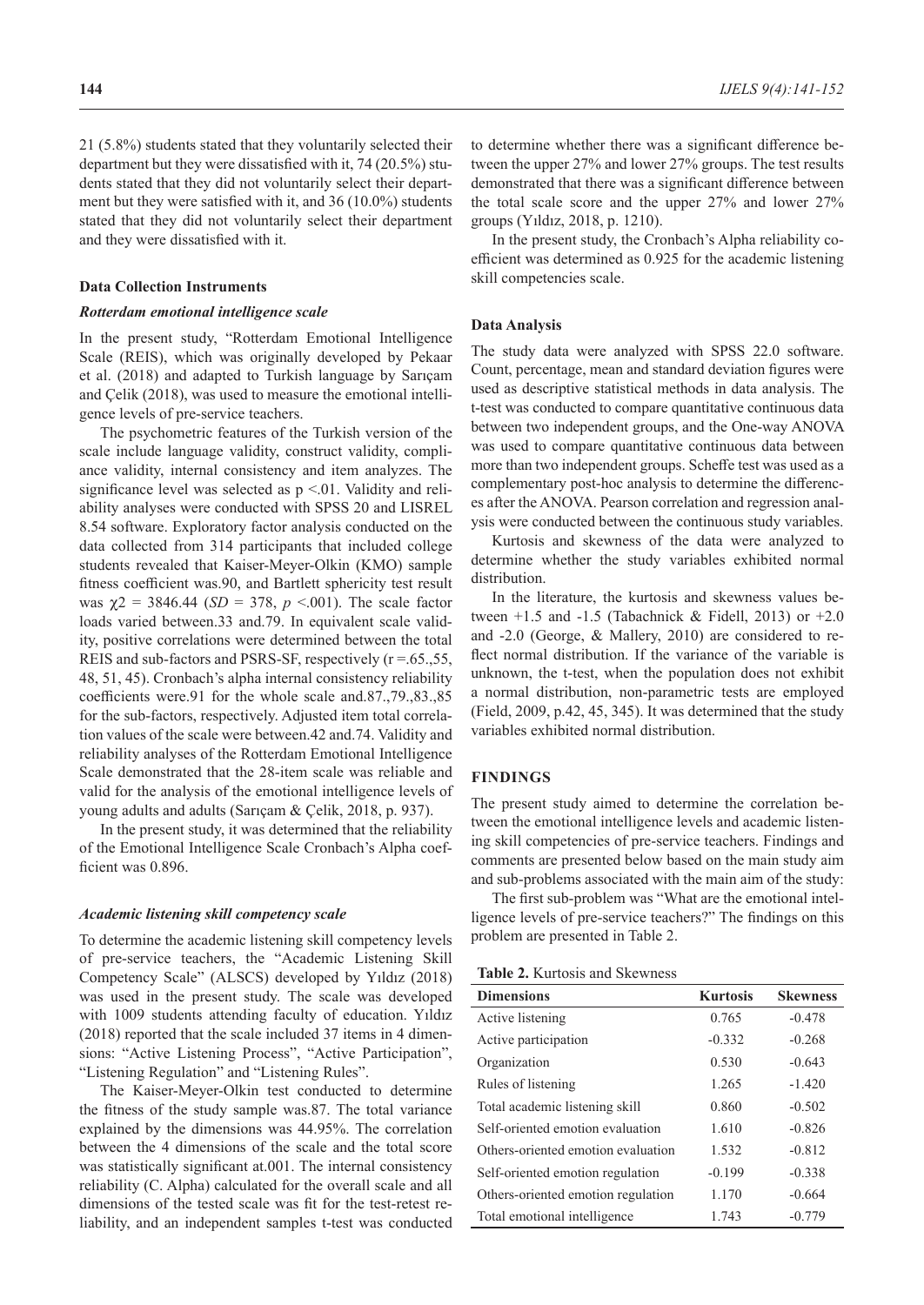Based on the data presented in Table 2, the students' mean "Self-Centered Emotional Evaluation" score was  $26.817 \pm 4.755$  (Min = 8; Max = 35), mean "Emotional Evaluation Centered on Others" score was  $26.427 \pm 4.635$ (Min = 8; Max = 35), mean "Self-Centered Emotional Regulation" score was  $24,202 \pm 5,823$  (Min = 7; Max = 35), mean "Emotional Regulation Centered on Others" score was  $25,859 \pm 4,966$  (Min = 7; Max = 35), and mean "Total Emotional Intelligence" score was  $103,305 \pm 14,380$  $(Min = 42; Max = 136).$ 

The second sub-problem was "What are the academic listening skill competency levels of pre-service teachers?" The findings on this problem are presented in Table 3.

It was determined that the mean "Active Listening" score of the students was  $73,094 \pm 10,845$  (Min = 30; Max = 99), the mean "Active Participation" score was  $23,609 \pm 5,852$ (Min = 7; Max = 35), the mean "Regulation" score was  $18,501 \pm 3,890$  (Min = 5; Max = 25), the mean "Listening Rules" score was  $21,457 \pm 4,022$  (Min = 5; Max = 25), and mean "Total Academic Listening Skill " score was 136,662  $\pm$  19,134 (Min = 57; Max = 180).

The third sub-problem was "Are there differences between emotional intelligence levels of pre-service teachers based on gender, age, department and department selection variables?" The findings on this problem are presented in Table 4

# **Gender**

The Emotional Evaluation Centered on Others scores of the females  $(x = 26.786)$  were higher when compared to that of the males (x = 25.475) (t = 2.415; p = 0.016 < 0.05). There were no significant differences between student Self-Centered Emotional Evaluation, Self-Centered Emotional Regulation, Emotional Regulation Centered on Others, and

**Table 3.** Mean Emotional Intelligence Scores

| <b>Dimensions</b>                                 | N   | Mean    | SD     | Min. | Max. |
|---------------------------------------------------|-----|---------|--------|------|------|
| Self-Centered<br>Emotional Evaluation             | 361 | 26.817  | 4.755  | 8    | 35   |
| Emotional Evaluation<br>Centered on Others        | 361 | 26.427  | 4.635  | 8    | 35   |
| Self-Centered<br><b>Emotional Regulation</b>      | 361 | 24.202  | 5.823  |      | 35   |
| <b>Emotional Regulation</b><br>Centered on Others | 361 | 25.859  | 4.966  | 7    | 35   |
| <b>Total Emotional</b><br>Intelligence            | 361 | 103.305 | 14.380 | 42   | 136  |

| Table 4. Mean Academic Listening Skill Competencies Scores |  |  |
|------------------------------------------------------------|--|--|
|------------------------------------------------------------|--|--|

| <b>Dimensions</b>        | N   | Mean    | <b>SD</b> | Min. | Max. |
|--------------------------|-----|---------|-----------|------|------|
| Active Listening         | 361 | 73.094  | 10.845    | 30   | 99   |
| Active Participation     | 361 | 23.609  | 5.852     |      | 35   |
| Regulation               | 361 | 18.501  | 3.890     |      | 25   |
| Listening Rules          | 361 | 21.457  | 4.022     |      | 25   |
| Total Academic Listening | 361 | 136.662 | 19.134    | 57   | 180  |

Total Emotional Intelligence scores based on the gender variable  $(p>0.05)$ .

#### **Age**

It was found that the mean Emotional Regulation Centered on Others scores  $(x = 26.203)$  of 17-20 years old students were higher when compared to the mean Emotional Regulation Centered on Others scores  $(x = 24.133)$  of 21 years old and older students ( $t = 2.979$ ;  $p = .003$  <.05). It was found that the Total Emotional Intelligence Total scores of 17-20 years old students ( $x = 104.033$ ) were higher than Total Emotional Intelligence scores  $(x = 99.650)$  of 21 years old and older students (t = 2.167; p = 0.031 < 0.05). There were no significant differences between students' Self-Centered Emotional Evaluation, Emotional Evaluation Centered on Others, Self-Centered Emotional Regulation scores based on the age variable (p>.05).

### **Department**

There were significant differences between Self-Centered Emotional Evaluation scores of the students based on the department variable ( $F = 2.788$ ;  $p = .005 \lt .05$ ). It was determined that the scores of Turkish, GPC, arts, music, science, pre-school pre-service teachers were higher when compared to the English language education department students. The scores of the students in the music education department were higher than those of the pre-service social studies teachers, and the scores of the students in the arts and music education departments were higher than the scores of the students in the classroom education department ( $p < 0.05$ ). There were significant differences between the Emotional Regulation Centered on Others scores of the students based on the department variable (F = 2.407; p = 0.015 < 0.05). It was determined that the scores of the students in GPC department were higher than those of the students in Turkish language education, social studies education and classroom education departments. The scores of those in music and preschool education departments were higher when compared to the scores of the students in classroom education ( $p \le 0.05$ ). There were significant differences between the Total Emotional Intelligence scores of the students based on the department variable  $(F = 2.377; p = 0.017 < 0.05)$ . It was determined that the scores of the students in music education department were higher than the students in English language education department. The scores of the students in GPC, arts, music, science and preschool education departments were higher than those of the classroom education students ( $p < .05$ ).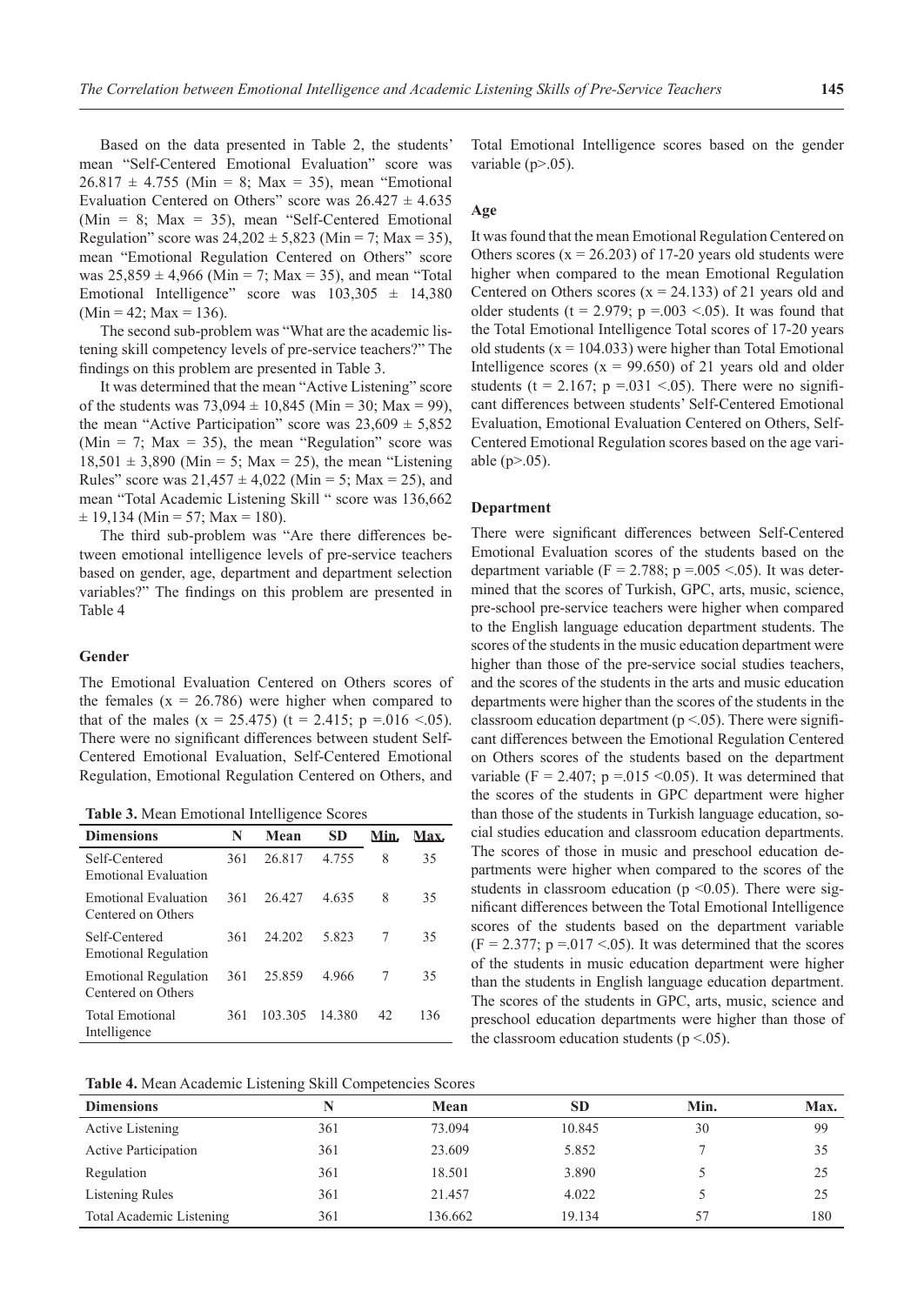There were no significant differences between student Self-Centered Emotional Regulation and Emotional Evaluation Centered on Others scores based on the department variable (p>.05).

# **Voluntary Department Selection**

There were no significant differences between student, Self-Centered Emotional Evaluation, Emotional Evaluation Centered on Others, Self-Centered Emotional Regulation and Emotional Regulation Centered on Others scores based on the voluntary department selection variable  $(p>0.05)$ . The fourth sub-problem was "Are there differences between the academic listening skill competency levels of pre-service teachers based on gender, age, department and department selection variables?" The findings on this problem are presented in Table 5.

**Table 5.** The Mean Emotional Intelligence Scores Based on the Variables

| <b>Demographics</b>                   | $\mathbf n$ | <b>Self-Centered</b><br><b>Emotional</b>                               | <b>Emotional Evaluation</b><br><b>Centered on Others</b> | <b>Self-Centered</b><br><b>Emotional</b> | <b>Emotional</b><br><b>Regulation</b>                  | <b>Total</b><br><b>Emotional</b>                |
|---------------------------------------|-------------|------------------------------------------------------------------------|----------------------------------------------------------|------------------------------------------|--------------------------------------------------------|-------------------------------------------------|
|                                       |             | <b>Evaluation</b>                                                      |                                                          | <b>Regulation</b>                        | <b>Centered on Others</b>                              | Intelligence                                    |
| Gender                                |             | <b>Mean±SD</b>                                                         | <b>Mean±SD</b>                                           | <b>Mean±SD</b>                           | $Mean \pm SD$                                          | <b>Mean±SD</b>                                  |
| Female                                | 262         | 26.706±4.771                                                           | 26.786±4.337                                             | 23.844±5.780                             | 25.950±4.672                                           | 103.286±13.706                                  |
| Male                                  | 99          | 27.111±4.725                                                           | 25.475 ± 5.248                                           | $25.152 \pm 5.860$                       | 25.616±5.691                                           | 103.354±16.102                                  |
| $t =$                                 |             | $-0.721$                                                               | 2.415                                                    | $-1.911$                                 | 0.570                                                  | $-0.040$                                        |
| $\rm p=$                              |             | 0.471                                                                  | 0.016                                                    | 0.057                                    | 0.569                                                  | 0.968                                           |
| Age                                   |             | <b>Mean±SD</b>                                                         | $Mean \pm SD$                                            | $Mean \pm SD$                            | $Mean \pm SD$                                          | <b>Mean±SD</b>                                  |
| 17-20                                 | 301         | 26.900±4.626                                                           | 26.571±4.628                                             | 24.359±5.830                             | 26.203±4.758                                           | 104.033±13.841                                  |
| 21 and older                          | 60          | 26.400±5.381                                                           | 25.700±4.637                                             | 23.417±5.773                             | 24.133±5.634                                           | 99.650±16.472                                   |
| $t =$                                 |             | 0.744                                                                  | 1.331                                                    | 1.145                                    | 2.979                                                  | 2.167                                           |
| $p=$                                  |             | 0.458                                                                  | 0.184                                                    | 0.253                                    | 0.003                                                  | 0.031                                           |
| Department                            |             | <b>Mean±SD</b>                                                         | <b>Mean±SD</b>                                           | <b>Mean</b> ±SD                          | <b>Mean±SD</b>                                         | <b>Mean±SD</b>                                  |
| Turkish Language                      | 31          | 27.548±3.254                                                           | 26.290±3.985                                             | 23.968±5.529                             | 25.258±4.305                                           | 103.065±12.185                                  |
| <b>GPC</b>                            | 59          | 27.322±4.384                                                           | 27.051±4.293                                             | 23.966±5.720                             | 27.525±4.380                                           | 105.864±13.040                                  |
| Arts                                  | 32          | 27.906±3.541                                                           | 27.094±5.579                                             | 24.344±5.283                             | 25.906±6.082                                           | 105.250±16.325                                  |
| Music                                 | 29          | 28.448±4.881                                                           | 27.241±2.948                                             | 24.931±6.665                             | 27.414±3.887                                           | 108.035±11.746                                  |
| English                               | 38          | 24.658±5.031                                                           | 26.290±4.526                                             | 23.342±7.933                             | 25.842±5.238                                           | 100.132±13.964                                  |
| Social Studies                        | 33          | 25.697±5.520                                                           | $26.121 \pm 5.835$                                       | 24.909±5.329                             | 25.000±5.596                                           | 101.727±15.269                                  |
| Science                               | 30          | 27.700±4.572                                                           | 26.533±4.869                                             | 24.033±5.372                             | 26.033±4.672                                           | 104.300±13.981                                  |
| Classroom                             | 63          | 25.698±5.470                                                           | 24.889±5.156                                             | 23.286±5.675                             | 24.127±5.116                                           | 98.000±17.351                                   |
| Preschool                             | 46          | 27.435±4.199                                                           | 27.109±3.542                                             | 25.674±4.700                             | 26.000±4.487                                           | 106.217±10.725                                  |
| $F =$                                 |             | 2.788                                                                  | 1.358                                                    | 0.804                                    | 2.407                                                  | 2.377                                           |
| $p=$                                  |             | 0,005                                                                  | 0,214                                                    | 0,599                                    | 0,015                                                  | 0,017                                           |
| PostHoc=                              |             | $1>5$ , $2>5$ , $3>5$ ,<br>4>5, 7>5, 9>5,<br>4>6, 3>8, 4>8<br>(p<0.05) |                                                          |                                          | $2>1$ , $2>6$ , $2>8$ , $4>8$ ,<br>$9 > 8$ (p $0.05$ ) | 4>5, 2>8, 3>8,<br>4 > 8.7 > 8.9 > 8<br>(p<0.05) |
| <b>Voluntary</b>                      |             | <b>Mean</b> ±SD                                                        | <b>Mean</b> ±SD                                          | <b>Mean</b> ±SD                          | <b>Mean±SD</b>                                         | <b>Mean</b> ±SD                                 |
| <b>Department</b><br><b>Selection</b> |             |                                                                        |                                                          |                                          |                                                        |                                                 |
| Voluntary-now<br>satisfied            | 230         | 27.130±4.599                                                           | 26.426±4.394                                             | 24.113±5.537                             | 25.509±4.877                                           | 103.178±14.126                                  |
| Voluntary-now<br>dissatisfied         | 21          | 25.476±5.400                                                           | 25.381±6.021                                             | $25.000 \pm 7.450$                       | $25.143 \pm 7.552$                                     | 101.000±20.005                                  |
| Non-voluntary-now<br>satisfied        | 74          | 26.554±4.329                                                           | 26.446±4.758                                             | 24.892±5.332                             | $26.851 \pm 4.150$                                     | 104.743±12.690                                  |
| Non-voluntary-now<br>dissatisfied     | 36          | 26.139±6.005                                                           | 27.000±5.065                                             | 22.889±7.348                             | 26.472±5.091                                           | 102.500 ± 15.760                                |
| $F =$                                 |             | 1.211                                                                  | 0.538                                                    | 1.107                                    | 1.705                                                  | 0.468                                           |
| $p=$                                  |             | 0.305                                                                  | 0.656                                                    | 0.346                                    | 0.166                                                  | 0.705                                           |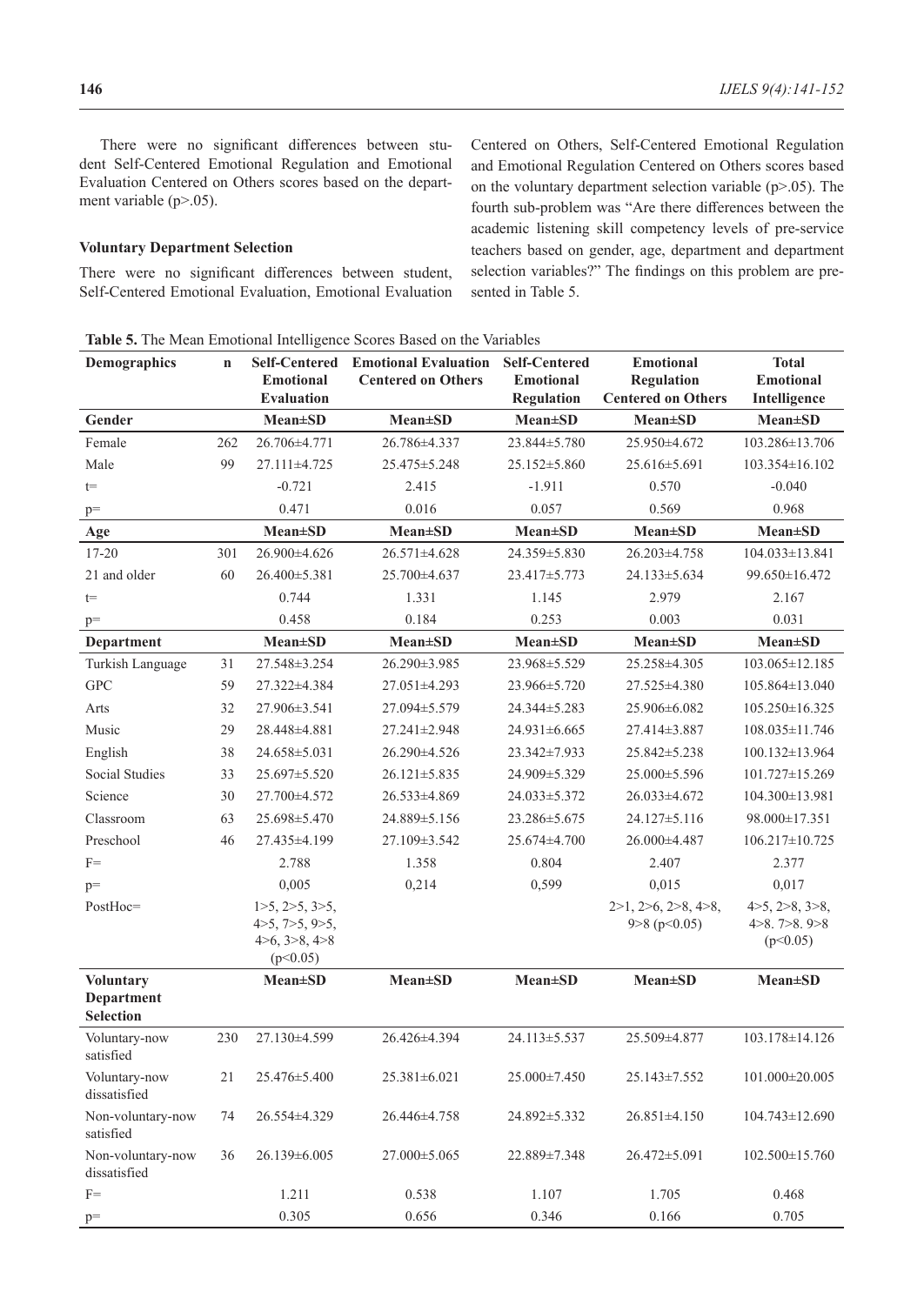| <b>Table 0.</b> The Mean Academic Eistening SKIII Competency Scotes Based on the Variables<br>Demographics | $\mathbf n$ | Active             | Active                                                                      | <b>Regulation</b>   | <b>Listening Rules</b>                                                                                                                               | <b>Total Academic</b>   |
|------------------------------------------------------------------------------------------------------------|-------------|--------------------|-----------------------------------------------------------------------------|---------------------|------------------------------------------------------------------------------------------------------------------------------------------------------|-------------------------|
|                                                                                                            |             | Listening          | Participation                                                               |                     |                                                                                                                                                      | <b>Listening Skills</b> |
| Gender                                                                                                     |             | $Mean \pm SD$      | $Mean \pm SD$                                                               | $Mean \pm SD$       | $Mean \pm SD$                                                                                                                                        | $Mean \pm SD$           |
| Female                                                                                                     | 262         | 73.649±10.288      | $23.611 \pm 5.780$                                                          | 18.924±3.642        | $21.744 \pm 3.710$                                                                                                                                   | 137.928±17.821          |
| Male                                                                                                       | 99          | 71.626±12.130      | 23.606±6.069                                                                | 17.384±4.302        | 20.697±4.687                                                                                                                                         | 133.313±21.986          |
| $t =$                                                                                                      |             | 1.584              | 0.007                                                                       | 3.405               | 2.219                                                                                                                                                | 2.053                   |
| $p=$                                                                                                       |             | 0.114              | 0.995                                                                       | 0.001               | 0.047                                                                                                                                                | 0.041                   |
| Age                                                                                                        |             | <b>Mean±SD</b>     | <b>Mean</b> ±SD                                                             | <b>Mean</b> ±SD     | <b>Mean</b> ±SD                                                                                                                                      | <b>Mean</b> ±SD         |
| 17-20                                                                                                      | 301         | 73.336±10.940      | 23.635±5.748                                                                | 18.502±3.843        | 21.641±3.907                                                                                                                                         | 137.113±18.936          |
| 21 and older                                                                                               | 60          | 71.883±10.358      | 23.483±6.398                                                                | 18.500±4.148        | 20.533±4.478                                                                                                                                         | 134.400±20.108          |
| $t =$                                                                                                      |             | 0.947              | 0.183                                                                       | 0.003               | 1.956                                                                                                                                                | 1.003                   |
| $p=$                                                                                                       |             | 0.344              | 0.855                                                                       | 0.998               | 0.051                                                                                                                                                | 0.317                   |
| Department                                                                                                 |             | <b>Mean</b> ±SD    | <b>Mean</b> ±SD                                                             | <b>Mean</b> ±SD     | <b>Mean</b> ±SD                                                                                                                                      | <b>Mean</b> ±SD         |
| Turkish Language                                                                                           | 31          | 74.677±8.696       | 21.774±5.818                                                                | 19.516±3.335        | 22.936±2.435                                                                                                                                         | 138.903±15.285          |
| <b>GPC</b>                                                                                                 | 59          | 74.966±10.074      | 23.424±6.123                                                                | 19.119±3.878        | 22.644±3.483                                                                                                                                         | 140.153±17.612          |
| Arts                                                                                                       | 32          | 73.875±7.564       | $23.563 \pm 5.424$                                                          | 18.844±4.274        | 22.594±2.448                                                                                                                                         | 138.875±12.393          |
| Music                                                                                                      | 29          | 72.172±13.952      | 26.586±5.481                                                                | 17.793±4.246        | $21.862 \pm 3.553$                                                                                                                                   | 138.414±22.114          |
| English                                                                                                    | 38          | 74.684±11.369      | $23.263\pm 6.336$                                                           | $18.026 \pm 3.650$  | 22.737±2.565                                                                                                                                         | 138.711±17.686          |
| Social Studies                                                                                             | 33          | 68.455±14.921      | 22.758±6.394                                                                | 16.909±4.958        | 18.606±6.169                                                                                                                                         | 126.727±28.390          |
| Science                                                                                                    | 30          | $73.133 \pm 8.561$ | 25.967±4.382                                                                | $18.467 \pm 2.543$  | $19.867 \pm 3.148$                                                                                                                                   | 137.433±15.256          |
| Classroom                                                                                                  | 63          | 73.318±10.876      | 23.810±5.659                                                                | 18.683±4.154        | 20.000±4.670                                                                                                                                         | 135.810±20.729          |
| Preschool                                                                                                  | 46          | 71.348±9.794       | 22.326±5.602                                                                | 18.544±3.216        | 21.913±3.514                                                                                                                                         | 134.130±16.794          |
| $F=$                                                                                                       |             | 1.370              | 2.397                                                                       | 1.393               | 6.471                                                                                                                                                | 1.697                   |
| $p=$                                                                                                       |             | 0.208              | 0.016                                                                       | 0.198               | 0.000                                                                                                                                                | 0.098                   |
| PostHoc=                                                                                                   |             |                    | 4>1, 7>1, 4>2,<br>7>2, 4>3, 4>5,<br>4>6, 7>6, 4>8,<br>4>9, 7>9 ( $p<0.05$ ) |                     | $1>6$ , $2>6$ , $3>6$ , $4>6$ ,<br>5>6, 9>6, 1>7, 2>7,<br>3>7, 4>7, 5>7, 9>7,<br>$1>8$ , $2>8$ , $3>8$ , $4>8$ ,<br>$5 > 8$ , $9 > 8$ ( $p < 0.05$ ) |                         |
| <b>Voluntary Department</b>                                                                                |             | <b>Mean</b> ±SD    | <b>Mean±SD</b>                                                              | <b>Mean</b> ±SD     | <b>Mean±SD</b>                                                                                                                                       | <b>Mean</b> ±SD         |
| <b>Selection</b>                                                                                           |             |                    |                                                                             |                     |                                                                                                                                                      |                         |
| Voluntary-now satisfied                                                                                    | 230         | 73.826±10.324      | 23.978±5.478                                                                | 18.804±3.723        | $21.861 \pm 3.465$                                                                                                                                   | 138.470±17.780          |
| Voluntary-now dissatisfied                                                                                 | 21          | 73.286±14.273      | 23.333±7.206                                                                | 17.286±4.451        | 20.524±5.297                                                                                                                                         | 134.429±26.225          |
| Non-voluntary-now<br>satisfied                                                                             | 74          | 72.000±10.675      | 22.892±5.716                                                                | 18.689±4.017        | 21.230±4.359                                                                                                                                         | 134.811±18.836          |
| Non-voluntary-now<br>dissatisfied                                                                          | 36          | 70.556±12.063      | 22.889±7.452                                                                | 16.889±3.963        | 19.889±5.285                                                                                                                                         | 130.222±22.131          |
| $F=$                                                                                                       |             | 1.263              | 0.872                                                                       | 3.332               | 3.106                                                                                                                                                | 2.397                   |
| $p=$                                                                                                       |             | 0.287              | 0.456                                                                       | 0.020               | 0.027                                                                                                                                                | 0.068                   |
| PostHoc=                                                                                                   |             |                    |                                                                             | 1>4.3>4<br>(p<0.05) | $1>4$ (p $0.05$ )                                                                                                                                    |                         |

**Table 6.** The Mean Academic Listening Skill Competency Scores Based on the Variables

# **Gender**

The Listening Regulation scores of females  $(x = 18.924)$  were higher when compared to the Listening Regulation scores of males (x = 17.384) (t = 3.405; p = 0.001 < 0.05). The Listening Rules scores of females  $(x = 21.744)$  were higher when compared to the Listening Rules scores of males  $(x = 20.697)$  $(t = 2.219; p = 0.047 \le 0.05)$ . It was found that Total Academic Listening Skill scores of females ( $x = 137,928$ ) were higher than the Total Academic Listening Skill scores of males

 $(x = 133.313)$  (t = 2.053; p = 0.041 < 0.05). There were no significant differences between the Active Listening and Active Participation scores of the students based on gender ( $p$  > 0.05).

# **Age**

It was determined that there were no significant differences between the Active Listening, Active Participation, Listening Regulation, Listening Rules, and Total Academic Listening Skill scores of the students based on age variable ( $p$  > 0.05).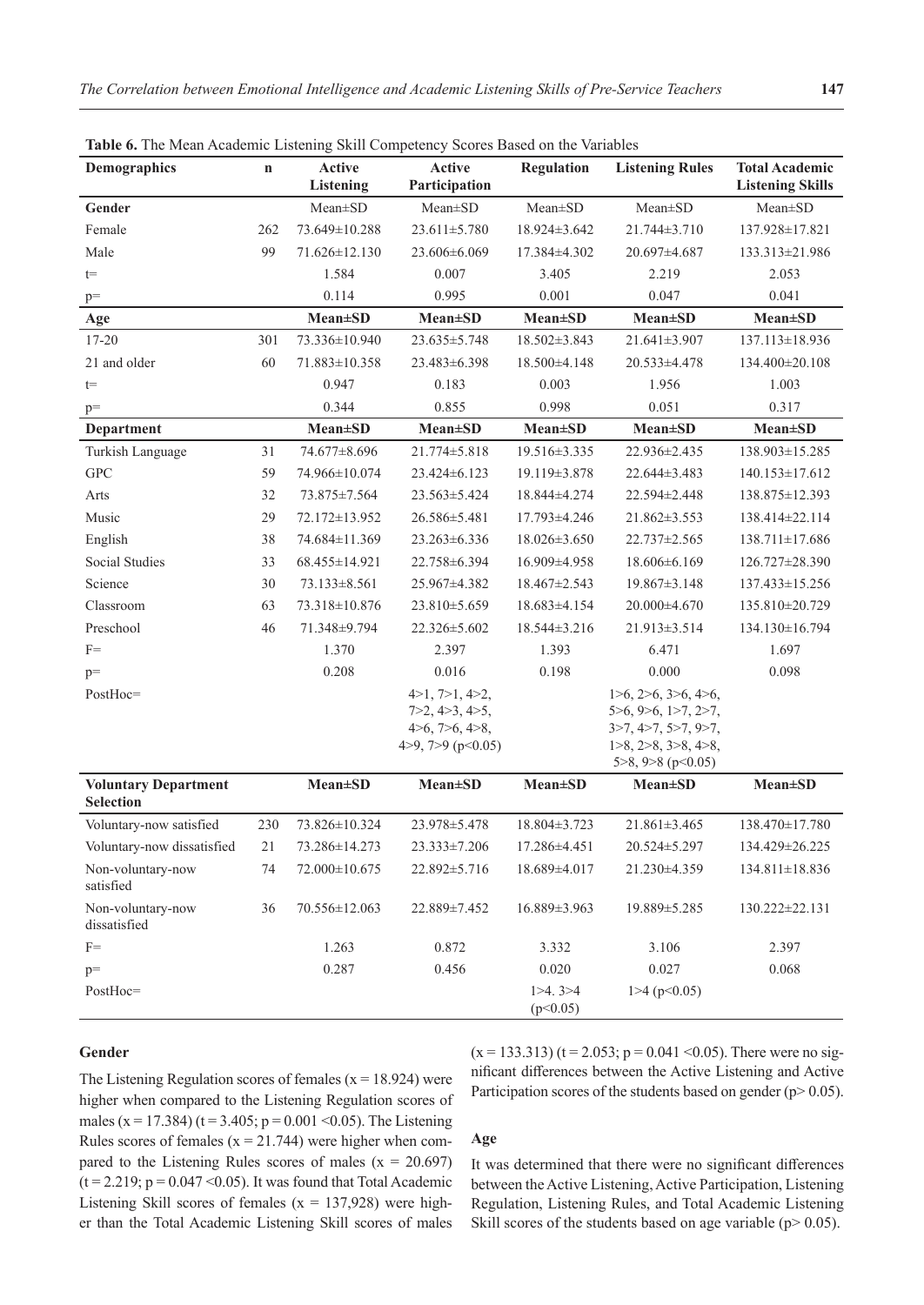| Dependent<br><b>Variable</b>      | <b>Independent Variable</b>             | $\pmb{\beta}$ | t      | $\boldsymbol{p}$ | F      | Model $(p)$ | $\mathbb{R}^2$ |
|-----------------------------------|-----------------------------------------|---------------|--------|------------------|--------|-------------|----------------|
| Total Academic                    | Constant                                | 90.153        | 13.080 | 0.000            | 46.416 | 0.000       | 0.112          |
| Listening Skill                   | Total Emotional Intelligence            | 0.450         | 6.813  | 0.000            |        |             |                |
| Total Academic<br>Listening Skill | Constant                                | 87.891        | 12.389 | 0.000            | 12.100 | 0.000       | 0.110          |
|                                   | Self-Centered Emotional Evaluation      | 0.657         | 2.984  | 0.003            |        |             |                |
|                                   | Emotional Evaluation Centered on Others | 0.587         | 2.356  | 0.019            |        |             |                |
|                                   | Self-Centered Emotional Regulation      | 0.282         | 1.593  | 0.112            |        |             |                |
|                                   | Emotional Regulation Centered on Others | 0.341         | 1.383  | 0.168            |        |             |                |

**Table 7.** The Impact of Emotional Intelligence on Total Academic Listening Skill Competencies

#### **Department**

There were significant differences between Active Participation scores of the students based on the department variable (F = 2.397; p = 0.016 < 0.05). It was determined that the scores of the music education students were higher when compared to those of the students in Turkish language, GPC, arts, English language, social studies, classroom and pre-school education departments. The scores of science department students were higher than the scores of students in Turkish language, GPC, social studies and pre-school education departments ( $p \le 0.05$ ). There were significant differences between the Listening Rules scores of the students based on the department variable (F = 6.447; p =  $0$  < 0.05). It was determined that the scores of the students in Turkish language, GPC, arts, music, English language and preschool education departments were higher than those of the students in social studies department. The scores of the students in Turkish language, GPC, arts, music, English language and pre-school education departments were higher than the scores of the students in science and classroom education departments ( $p \le 0.05$ ). It was determined that there were no significant differences between the Active Listening, Listening Regulation, and Total Academic Listening Skill scores of the students based on the department variable ( $p$  > 0.05).

### **Voluntary Department Selection**

There were significant differences between the Listening Regulation scores of the students based on the voluntary department selection variable (F = 3.332; p =  $0.02$  < 0.05). It was determined that the Listening Regulation scores of those who voluntarily selected the department and now satisfied with the department were higher than the Listening Regulation scores of those who non-voluntarily selected the department and now dissatisfied with the department (p <0.05). Listening Regulation scores of those who non-voluntarily selected the department and now satisfied with the department were higher than the Listening Regulation scores of those who non-voluntarily selected the department and now dissatisfied with the department ( $p \le 0.05$ ). There were significant differences between the Listening Rules scores of the students based on the voluntary department selection variable (F = 3.106;  $p = 0.027$  < 0.05). It was determined that the Listening Rules scores of those who voluntarily selected the department and now satisfied with the department

were higher than the listening rules scores of those who non-voluntarily selected the department and now dissatisfied with the department ( $p \le 0.05$ ). It was determined that there were no significant differences between the Active Listening, Active Participation, and Total Academic Listening Skill scores of the students based on the voluntary department selection variable ( $p$  > 0.05). The final sub-problem was "Is there a causality between total emotional intelligence score and total academic listening skill score of the pre-service teachers?" The findings on this Table 6:

It was determined that the regression analysis conducted to determine the causality between Total Emotional Intelligence and Total Academic Listening Skills was significant (F = 46.416; p = 0.000 < 0.05). The 11.2% of total variation in the Total Academic Listening Skill level was explained by the Total Emotional Intelligence score ( $R^2 = 0.112$ ). Total Emotional Intelligence increased Total Academic Listening Skill level ( $\beta = 0.450$ ). The regression analysis conducted to determine the causality between Self-Centered Emotional Evaluation, Emotional Evaluation Centered on Others, Self-Centered Emotional Regulation, Emotional Regulation Centered on Others and Total Academic Listening Skill was significant (F = 12.100;  $p = 0.000 \le 0.05$ ). The 11% of the total variation in Total Academic Listening Skill was explained by Self-Centered Emotional Evaluation, Emotional Evaluation Centered on Others, Self-Centered Emotional Regulation, Emotional Regulation Centered on Others  $(R<sup>2</sup> = 0.110)$ . Self-Centered Emotional Evaluation increased Total Academic Listening Skill level  $(β = 0.657)$ . Emotional Evaluation Centered on Others increased Total Academic Listening Skill level ( $\beta = 0.587$ ). Self-Centered Emotional Regulation did not affect Total Academic Listening Skill level ( $p = 0.112 > 0.05$ ). Emotional Regulation Centered on Others did not affect Total Academic Listening Skill level  $(p = 0.168 > 0.05)$ .

# **CONCLUSION, DISCUSSION AND SUGGESTIONS**

The study findings demonstrated that "Self-Centered Emotional Evaluation", "Emotional Evaluation Centered on Others", "Self-Centered Emotional Regulation", "Emotional Regulation Centered on Others" and "Total Emotional Intelligence" scores of the students reflected above average emotional intelligence levels. It was determined that the academic listening skill competency scores of the pre-service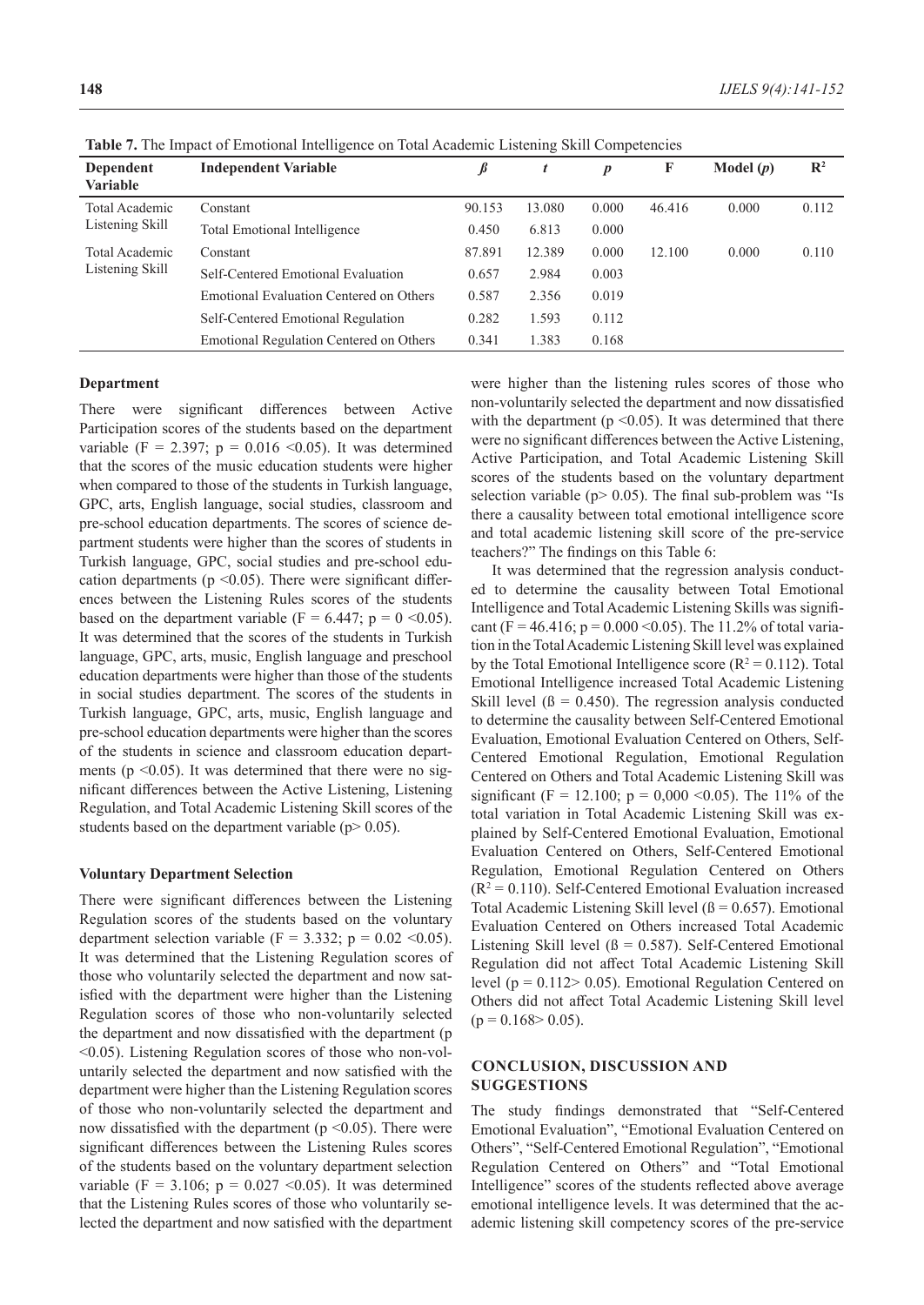teachers were above average in both scale sub-dimensions and the total scale score. It was determined that the Emotional Evaluation Centered on Others scores of the females were higher when compared to that of the males. Ateş (2019) investigated the effect of emotional intelligence on reading comprehension and reading anxiety scores of those who were learning Turkish as a foreign language and determined that the total emotional intelligence scores of female students were higher than male students. There were no significant differences between student Self-Centered Emotional Evaluation, Self-Centered Emotional Regulation, Emotional Regulation Centered on Others, and Total Emotional Intelligence scores based on the gender variable. Similar to the present study findings, Diken and Aydoğdu (2018) reported that the emotional intelligence scores of pre-service science teachers did not differ significantly based on gender. It was found that the mean Emotional Regulation Centered on Others of 17-20 years old students were higher when compared to the mean Emotional Regulation Centered on Others of 21 years old and older students. It was found that the Total Emotional Intelligence Total scores of 17-20 years old students were higher than Total Emotional Intelligence Total scores of 21 years old and older students. There were no significant differences between students' Self-Centered Emotional Evaluation, Emotional Evaluation Centered on Others, Self-Centered Emotional Regulation scores based on the age variable. There were significant differences between Self-Centered Emotional Evaluation scores of the students based on the department variable. It was determined that the scores of Turkish, GPC, arts, music, science, pre-school pre-service teachers were higher when compared to the English language education department students. The scores of the students in the music education department were higher than those of the pre-service social studies teachers, and the scores of the students in the arts and music education departments were higher than the scores of the students in the classroom education department. There were significant differences between the Emotional Regulation Centered on Others scores of the students based on the department variable. It was determined that the scores of the students in GPC department were higher than those of the students in Turkish language education, social studies education and classroom education departments. The scores of those in music and preschool education departments were higher when compared to the scores of the students in classroom education. There were significant differences between the Total Emotional Intelligence scores of the students based on the department variable. It was determined that the scores of the students in music education department were higher than the students in English language education department. The scores of the students in GPC, arts, music, science and preschool education departments were higher than those of the classroom education students. There were no significant differences between student Self-Centered Emotional Regulation and Emotional Evaluation Centered on Others scores based on the department variable. There were no significant differences between student Total Emotional Intelligence scale and

sub-dimension scores based on the voluntary department

selection variable. The Listening Regulation, Listening Rules, and Total Academic Listening Skill scores of females were higher when compared to the Listening Regulation scores of males. In the study conducted by Lurit (2000), it was reported that men listen with their left-brain hemisphere and women could use both hemispheres when listening. There were no significant differences between the Active Listening and Active Participation scores of the students based on gender. Johnston, Weaver, Watson & Barker (2000) reported in their study titled "Listening Styles: Biological and Psychological Differences" that females had a relational, people-oriented listening style, while males had more action, content and time-oriented listening styles. Başkan and Özkan (2019) investigated Turkish pre-service teachers' listening styles and found that there was a significant difference between "relational listening" dimension scores based on the gender variable and this difference favored the female pre-service teachers. In the same study, it was found that there was no statistically significant difference between "interactive listening", "critical listening", "analytical listening" and total scores based on gender. There were no significant differences between Total Academic Listening Skill Scale and sub-dimension scores based on the age variable. There were significant differences between Academic Listening Skills scale Active Participation subscale scores of the students based on the department variable. It was determined that the scores of the music education department students were higher when compared to those of the students in Turkish language, GPC, arts, English language, social studies, classroom and pre-school education departments. Music education departments of the education faculties accept students with special talent exams. In these exams, the students with a good music ear are selected. The study findings and this fact were consistent. The scores of science department students were higher than the scores of students in Turkish language, GPC, social studies and pre-school education departments. These findings could be investigated in a future study. There were significant differences between the Listening Rules scores of the students based on the department variable. It was determined that the scores of the students in Turkish language, GPC, arts, music, English language and preschool education departments were higher than those of the students in social studies department. The scores of the students in Turkish language, GPC, arts, music, English language and pre-school education departments were higher than the scores of the students in science and classroom education departments. It was determined that there were no significant differences between the Active Listening, Listening Regulation, and Total Academic Listening Skill scores of the students based on the department variable.

There were significant differences between the Listening Regulation scores of the students based on the voluntary department selection variable. It was determined that the Listening Regulation scores of those who voluntarily selected the department and now satisfied with the department were higher than the Listening Regulation scores of those who non-voluntarily selected the department and now dissatisfied with the department. Listening Regulation scores of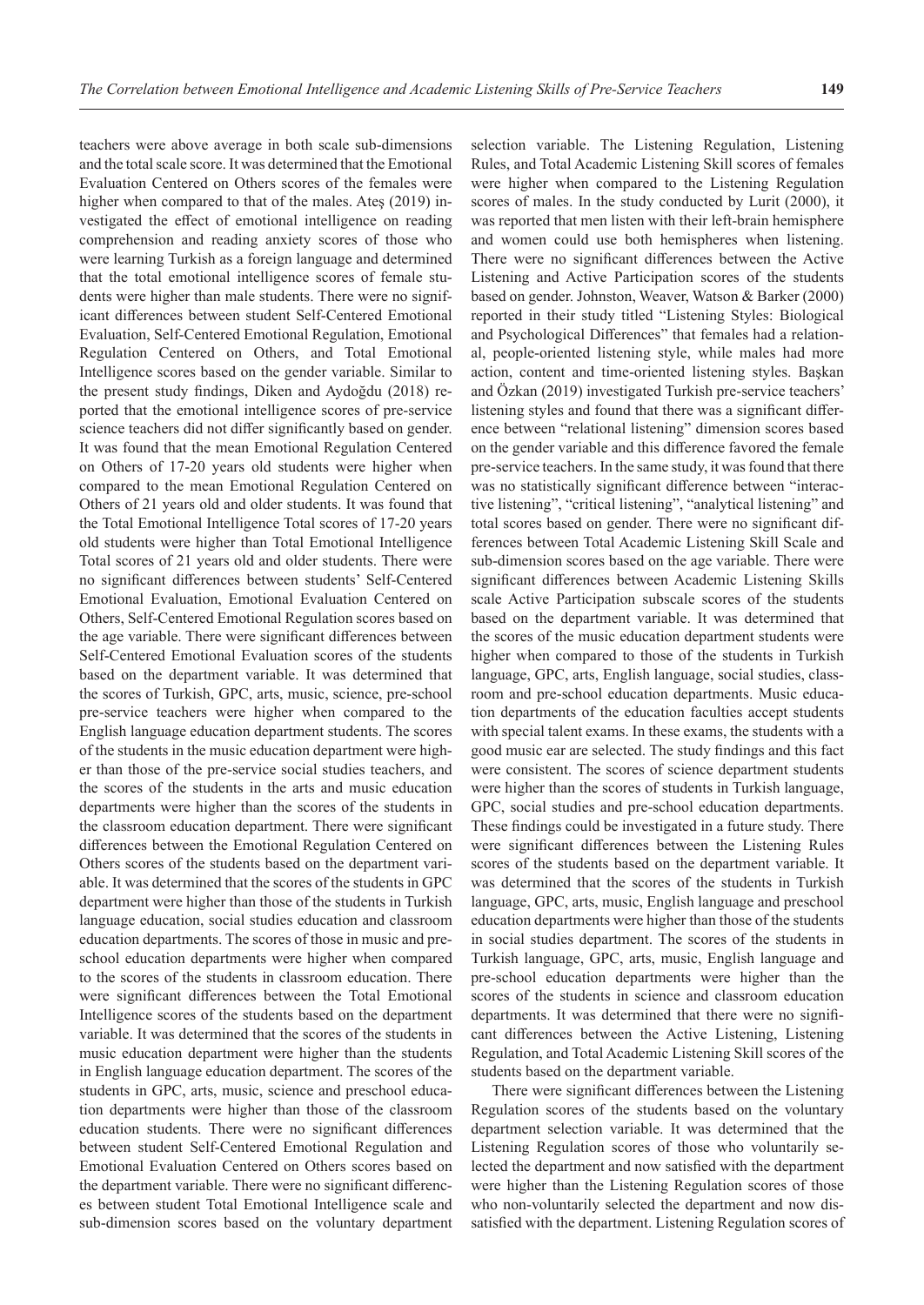those who non-voluntarily selected the department and now satisfied with the department were higher than the Listening Regulation scores of those who non-voluntarily selected the department and now dissatisfied with the department.

There were significant differences between the Listening Rules scores of the students based on the voluntary department selection variable. It was determined that the Listening Rules scores of those who voluntarily selected the department and now satisfied with the department were higher than the listening rules scores of those who non-voluntarily selected the department and now dissatisfied with the department.

It was determined that there were no significant differences between the Active Listening, Active Participation, and Total Academic Listening Skill scores of the students based on the voluntary department selection variable. Tabak (2013) analyzed the listening styles of Turkish pre-service teachers based on gender, class level, instructional method, and attendance in listening education courses. The findings demonstrated that 180 Turkish pre-service teachers were passive listeners, 177 were participant listeners, 16 were active listeners and 3 were neutral listeners. It was determined that the listening styles of Turkish pre-service teachers did not differ based on gender, class level, instruction method, and attendance in listening education courses.

It was determined that the regression analysis conducted to determine the causality between Total Emotional Intelligence and Total Academic Listening Skills was significant. The 11.2% of total variation in the Total Academic Listening Skill level was explained by the Total Emotional Intelligence score  $(R<sup>2</sup> = 0.112)$ . Total Emotional Intelligence increased Total Academic Listening Skill level  $(\beta = 0.450)$ . In a study conducted by Kıroğlu et al. (2019), it was determined that there was a low and negative significant correlation between the emotional intelligence of pre-service teachers and their listening skill scores. Thi Lam and Kirby (2002) reported that those with higher emotional intelligence exhibited a better cognitive performance. Jaeger (2003) investigated the correlation between the emotional intelligence, emotional skills, and academic performance of graduate students and reported that there was a correlation between emotional intelligence and academic achievement, and positive correlations between all emotional intelligence sub-dimension and total emotional intelligence scores. Erdem et al. (2013) investigated the correlation between the emotional intelligence levels and critical thinking skills of high school teachers, and found that there was a significant correlation between all emotional intelligence sub-dimensions and all critical thinking sub-dimensions. The literature review revealed that several studies analyzed the correlation between emotional intelligence and academic performance and various other variables. In the present study, the correlation between academic listening and emotional intelligence was investigated and the positive effect of emotional intelligence on academic listening skills, a dimension of academic performance, was determined.

The regression analysis conducted to determine the causality between Self-Centered Emotional Evaluation, Emotional Evaluation Centered on Others, Self-Centered Emotional Regulation, Emotional Regulation Centered on Others and Total Academic Listening Skill was significant. The 11% of the total variation in Total Academic Listening Skill was explained by Self-Centered Emotional Evaluation, Emotional Evaluation Centered on Others, Self-Centered Emotional Regulation, Emotional Regulation Centered on Others ( $R^2 = 0.110$ ). Self-Centered Emotional Evaluation increased Total Academic Listening Skill level ( $\beta$  = 0.657). Emotional Evaluation Centered on Others increased Total Academic Listening Skill level  $(\beta = 0.587)$ . Self-Centered Emotional Regulation did not affect Total Academic Listening Skill level (*p* = 0.112> 0.05). Emotional Regulation Centered on Others did not affect Total Academic Listening Skill level ( $p = 0.168 > 0.05$ ). The effects of emotional intelligence on various language skills were also explored. In a study conducted by Taşlıyan et al. (2015) to demonstrate the correlations between emotional intelligence, communication skills and academic achievement levels of college students and to determine whether emotional intelligence, communication skills and academic achievement levels differed based on demographics, it was determined that there was a significant correlation between emotional intelligence and communication skills and academic achievements. Stottlemyer (2002), Fahim and Pishghadam, (2007), and Ateş (2019) reported a significant correlation between academic achievement and emotional intelligence.

Karadüz (2010) investigated the listening strategies of pre-service Turkish language and classroom teachers and demonstrated that along with several affective factors, instructional approaches limited the listening skills of pre-service teachers. In the study, it was reported that the listening activities were more careful and motivated when listeners exhibited positive affective behavior, the students stated that they enjoyed learning when they listened voluntarily, and when they listened in fear, they felt under pressure and learning was not effective and permanent. The present study findings and the above-mentioned findings were consistent based on the impact of emotional intelligence on academic listening. Similarly, Karakuş Tayşi (2019) investigated whether anxiety and attitude were among the factors that affect listening comprehension and determined that there was a significant negative correlation between listening comprehension and anxiety, and there was a significant and positive correlation between listening comprehension and listening attitude.

Valizadeh and Alavinia (2013) investigated the correlation between the emotional intelligence of students learning English as a foreign language and their listening anxiety and listening comprehension performances. It was determined that there was a strong correlation between students' listening comprehension performances and their emotional intelligence. A strong negative correlation was identified between listening anxiety and listening comprehension.

Based on the study findings, it could be suggested that academic listening skills of students and academic performances of the students could be improved if faculty members in education departments could instruct the students based on their emotional intelligence levels in all courses. Goleman (1998) reported that, unlike IQ, emotional intelligence could be improved and enforced even at later ages vie education and life experiences. According to Kaufhold and Johanson (2002), the teachers, who are aware of emotional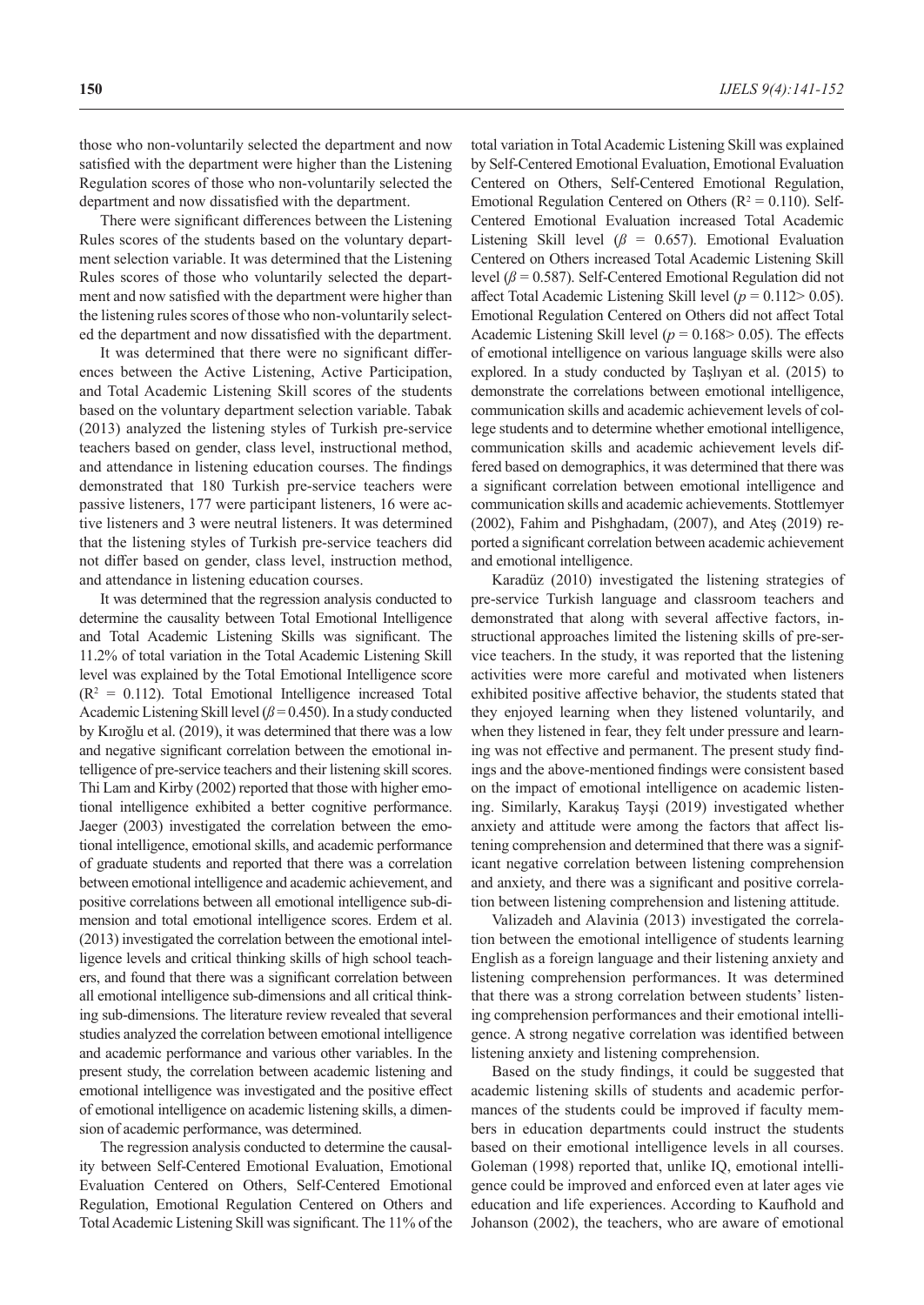intelligence skills, would influence students and contribute to the development of their emotional intelligence.

Pre-service teachers are individuals who will train the whole society in the future. Acquisition of active academic listening skills by pre-service teachers would allow their future students to acquire the same skills. To improve the academic listening skill levels, pre-service teachers are required to learn to use their emotional intelligence effectively and manage their emotions based on learning goals.

# **ENDNOTE**

1. This article, it is the expanded version the paper of the same name presented at the symposium held in Ankara between 21-23 October 2020, under the name of XII. International World Language Turkish Symposium.

### **REFERENCES**

- Aryadoust, V., Goh, C. C. M., & Kim L. O. (2012). Developing and validating academic listening questionnaire. *Psychological Test and Assessment Modeling, 5*(4), 227-256.
- Ateş, A. (2019). The impact of the emotional intelligence of learners of Turkish as a foreign language on reading comprehension skill and reading anxiety. *Universal Journal of Educational Research 7*(2), 571-579. https:// doi.org/10.13189/ujer.2019.070230
- Bar-On, R. (2006). The Bar-On model of emotional-social intelligence (ESI). [Supplemental material]. *Psicothema, 18*, 13-25. http://www.psicothema.com/pdf/3271.pdf
- Büyükbeşe T., Direkçi, E., & Erşahan, B. (2017). Üniversite öğrencilerinin duygusal zekâlarının iletişim becerilerine ve bireysel yenilikçilik seviyelerine etkisi (The impact of emotional intelligence of college students on their communication skills and individual innovation levels). Kahramanmaraş Sütçü İmam University, *Journal of Economic and Administrative Sciences, 7*(2), 221-236.
- Büyüköztürk, Ş., Çakmak-Kılıç, E., Akgün, E. Ö., Karadeniz Ş., & Demirel, F. (2010). *Bilimsel araştırma yöntemleri* (Scientific research methods). Pegem Akademi.
- Çetinkaya, Ö., & Alparslan, A. M. (2011). Duygusal zekânın iletişim becerileri üzerine etkisi: Üniversite öğrencileri üzerine bir araştırma (The impact of emotional intelligence on communication skills: A study on college students). Süleyman Demirel University, *Journal of Economic and Administrative Sciences, 16*(1), 363-377.
- Diken, E. H., & Aydoğdu, M. (2018). Fen bilgisi öğretmen adaylarının duygusal zekâları ile fen başarıları (genetik konusunda) arasındaki ilişki (The correlation between emotional intelligence and scientific achievements (on genetics) of science pre-service teachers). *Online Journal of Science Education, 3*(1), 1-13. https://dergipark. org.tr/tr/download/issue-full-file/39545
- Erdem, M., İlğan, A., & Çelik, F. (2013). Lise öğretmenlerinin duygusal zekâ düzeyleri ile eleştirel düşünme eğilimleri arasındaki ilişki. *Turkish Studies– International Periodical for the Languages, Literature and History of Turkish or Turkic, 8*(12), 509-532. http://dx.doi. org/10.7827/TurkishStudies.5932
- Fahim, M., & Pishghadam, R. (2007). On the role of emotional, psychometric, and verbal intelligences in the academic achievement of university students majoring in English language. *Asian EFL Journal, 9*, 240–253.
- Field, A. (2009). Discovering statistics using SPSS ( $3<sup>rd</sup>$  ed.). SAGE Publications.
- Flowerdew, J. (1994). Research of relevance to second language lecture comprehension: An overview. In J. F. (Ed), *Academic listening: Research perspectives* (pp. 7-29). Cambridge University Press.
- George, D., & Mallery, M. (2010). *SPSS for Windows step by step: A simple guide and reference, 17.0 update*  $(10<sup>th</sup>$  ed.). Pearson.
- Goleman, D. (1998). *Working with emotional intelligence*. Bantam.
- Jaeger, A. J. (2003). Job competencies and the curriculum: An inquiry into emotional intelligence in graduate professional education. *Research in Higher Education 44*, 615– 639. https://doi.org/10.1023/A:1026119724265.
- Johnston, M. K., Weaver. J. B., Watson, K. W., & Barker, L. B. (2000). Listening Styles: Biological or Psychological Differences? *International Journal of Listening, 14*(1), 32-46. https://doi.org/10.1080/10904018.2000.10499034
- Karadüz, A. (2010). Türkçe ve sınıf öğretmeni adaylarının dinleme stratejilerinin değerlendirilmesi (The analysis of listening strategies of pre-service Turkish language and classroom teachers). Erciyes University, *The Journal of Social Sciences*, *29*(2), 39-55.
- Kaufhold, A. J., & Johnson, R. L. (2002). The analysis of the emotional intelligence skills and potential problem areas of elementary educators. *Education, 125*(4), 615- 626. https://eric.ed.gov/?id=EJ698891
- Karakuş Tayşi, E. (2019). The effect of listening attitude and listening anxiety on listening comprehension: A regression model. *Universal Journal of Educational Research, 7*(2), 356-364. https://doi.org/10.13189/ ujer.2019.070207
- Karasar, N. (2006). *Bilimsel araştırma yöntemleri* (Scientific research methods). Nobel Publishing.
- Kıroğlu, K., Aslan, H., & Elma, C. (2019). Öğretmen adaylarının duygusal zekâ düzeyleri ile dinleme becerileri arasındaki ilişki (The correlation between emotional intelligence and listening skills of pre-service teachers). *EKEV Academy Journal, 23*(78), 391-406. [ULAKBİM TR]
- Lam, L. T., & Kirby, S. L. (2002). Is emotional intelligence an advantage? An exploration of the impact of emotional and general intelligence on individual performance. *The Journal of social psychology, 142*(1), 133–143. https:// doi.org/10.1080/002245402096038
- Lurit, J.T. (26 November-1 December, 2000). Temporal lobe activation demonstrates gender-based differences during passive listening. [Paper presentation]. The Annual Meeting of the Radiological Society of North America, Chicago, United States.
- Mayer, J. D., Salovey, P., & Caruso, D. R. (2002). Mayer-Salovey-Caruso emotional intelligence test (MSCEIT): Users manual. NY: Multi-Health Systems Inc.